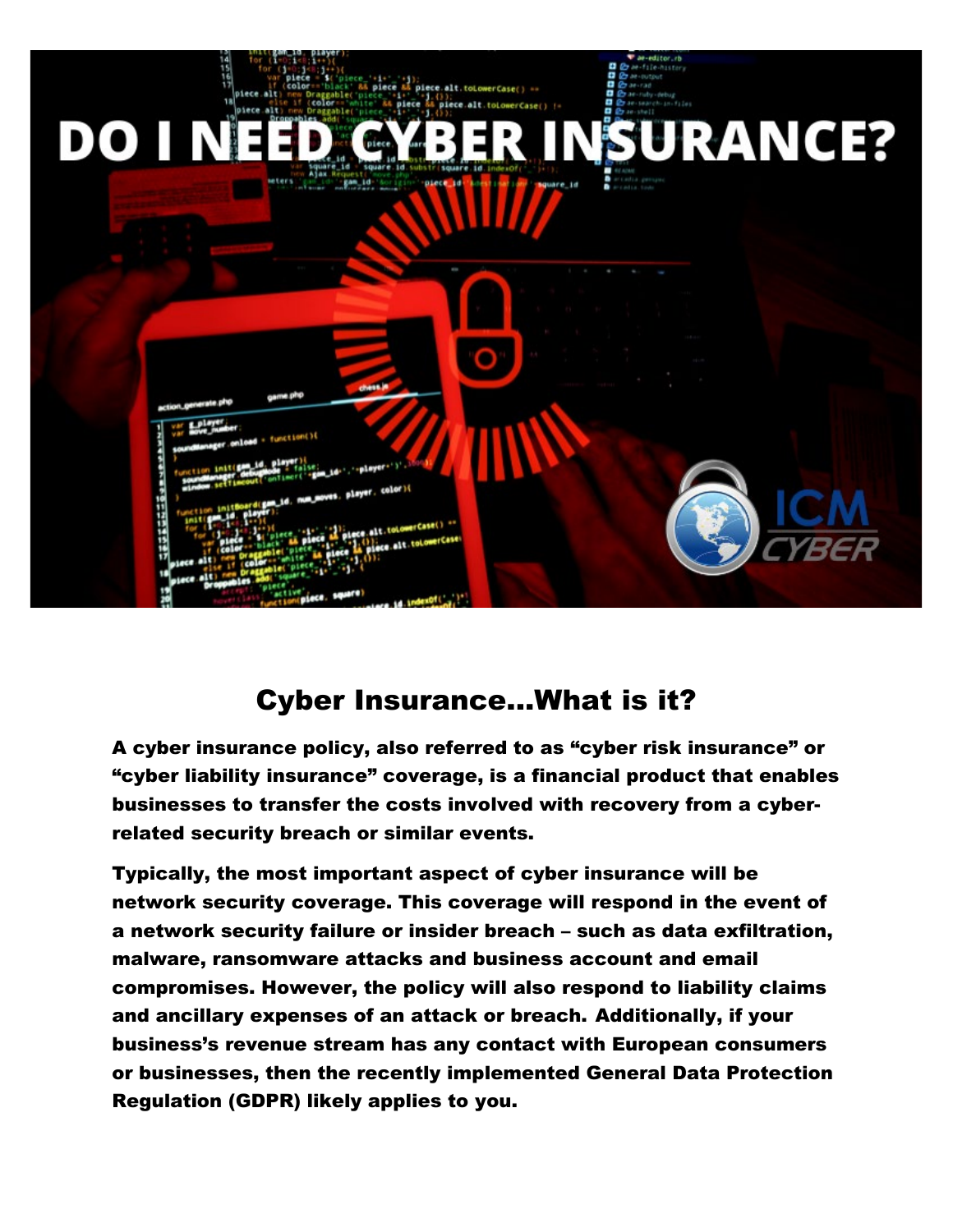Many US-based businesses have already taken measures to be GDPR compliant but that doesn't mean your insurance has followed suit. Are you buttoned up?

Many are surprised to learn the real costs associated with a breach. According to a Ponemon report from 2017, cyberattacks cost small and medium-sized businesses an average of \$2.235 million. On top of that, the study showed that 60 percent of the businesses that were polled said that attacks are becoming more severe and more sophisticated each year.

There is, however, no doubt that the cyber insurance space will continue to grow rapidly and offers will certainly be expanded and customized. Also, as is the case with most other types of insurance offers, cyber insurance policies are evolving towards more industryspecific solutions and becoming less general.

#### Is it Complicated?

Cyber risks and coverages are complicated. In a recent Advising survey of brokers, agents, and underwriters from around the world—all involved in cyber—77 percent said one of the biggest obstacles to sales is the fact that potential insureds don't understand the exposures. Further, 56 percent indicated that prospects don't understand the coverages offered. This shouldn't be a surprise. Cyber is a relatively new market, and the products can vary considerably based on an insured's industry and size. Differences also exist with respect to what coverage is included within policy limits, what may be covered within a sublimit, whether cyber coverage is provided via a separate endorsement, and what's excluded. These variations can be challenging, especially for small and midsize enterprises (SMEs) that may lack the technical resources and knowledge to manage cyber risk.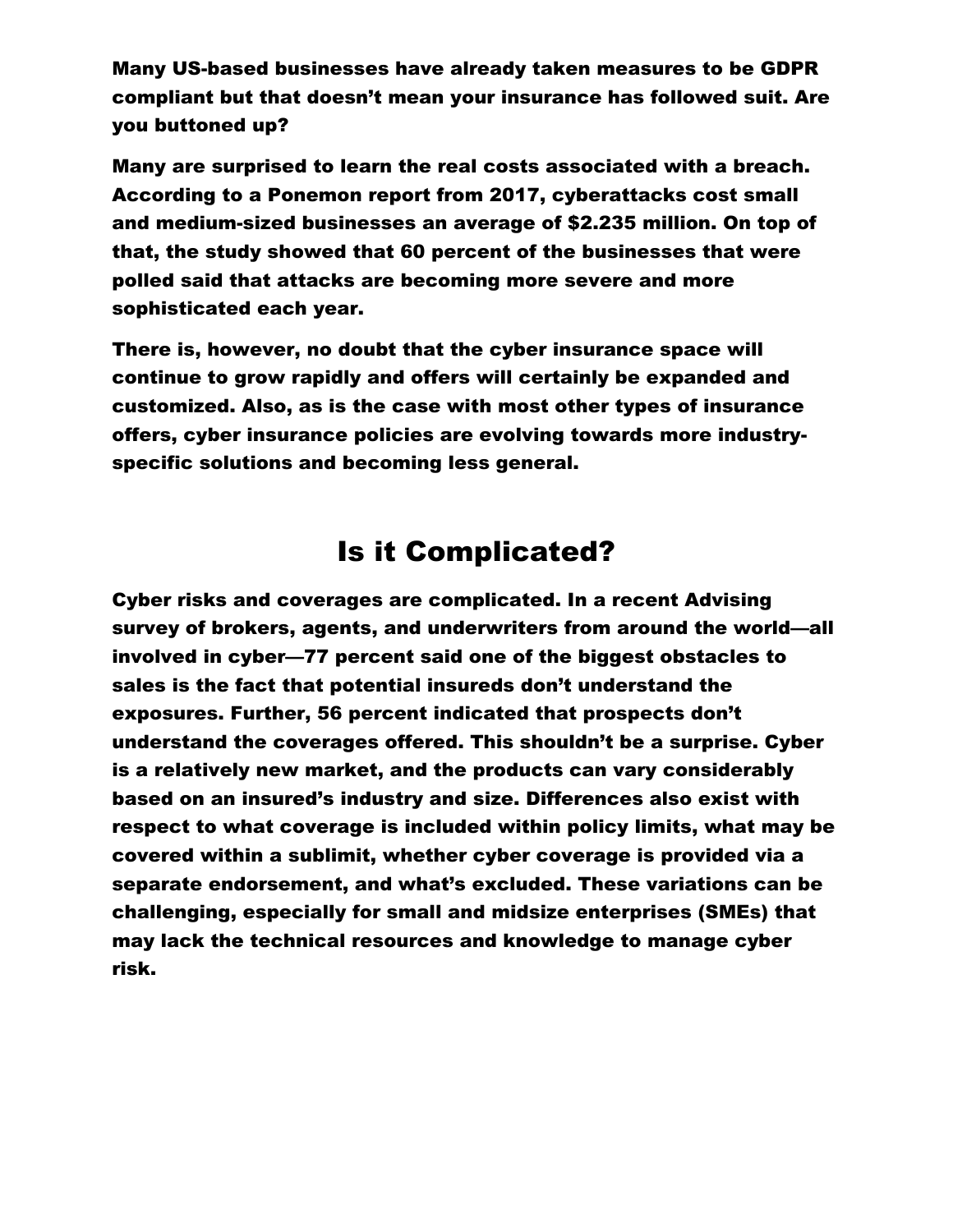# Does One Size Fit All?

Cyber insurance is as dynamic as the companies it protects and is consequently far from standardized. However, some of the issues that cyber liability insurance typically covers include:

- Data loss, recovery, and recreation
- Business interruption/ loss of revenue due to a breach
- Loss of transferred funds
- Computer fraud
- Cyber extortion

If hackers expose or steal personal information, such as Social Security numbers, driver's license number (in some states), address, and bank account information, a cyber liability insurance policy pays for:

- Notification Costs: This expense is significant because the company bears the burden of both identifying potential victims, which requires an internal investigation, and providing notification that's reasonably calculated to give actual notice.
- Credit Monitoring: In effect, your cyber insurance policy pays for victims' insurance policies. Regulators usually dictate the kind of credit monitoring to provide and it's a safe bet they will not be satisfied with the cheapest available protection.
- l Damages: Most of these liability lawsuits are class actions, with hundreds of thousands of dollars in damages at a minimum, even for a very small company.
- Computer Forensics: This covers costs to hire computer forensics consultants working under the direction of your attorneys to determine whether a data breach occurred, to contain and prevent further damage, and to investigate the cause and scope of the breach.
- Reputational Damage: Data breaches can have profound PR implications for any business. A preferred policy will help you handle the potential fallout by covering the damages stemming from brand aversion due to a cyber incident for a certain amount of time after the breach. It can also help mitigate the potential cost by paying for PR management experts.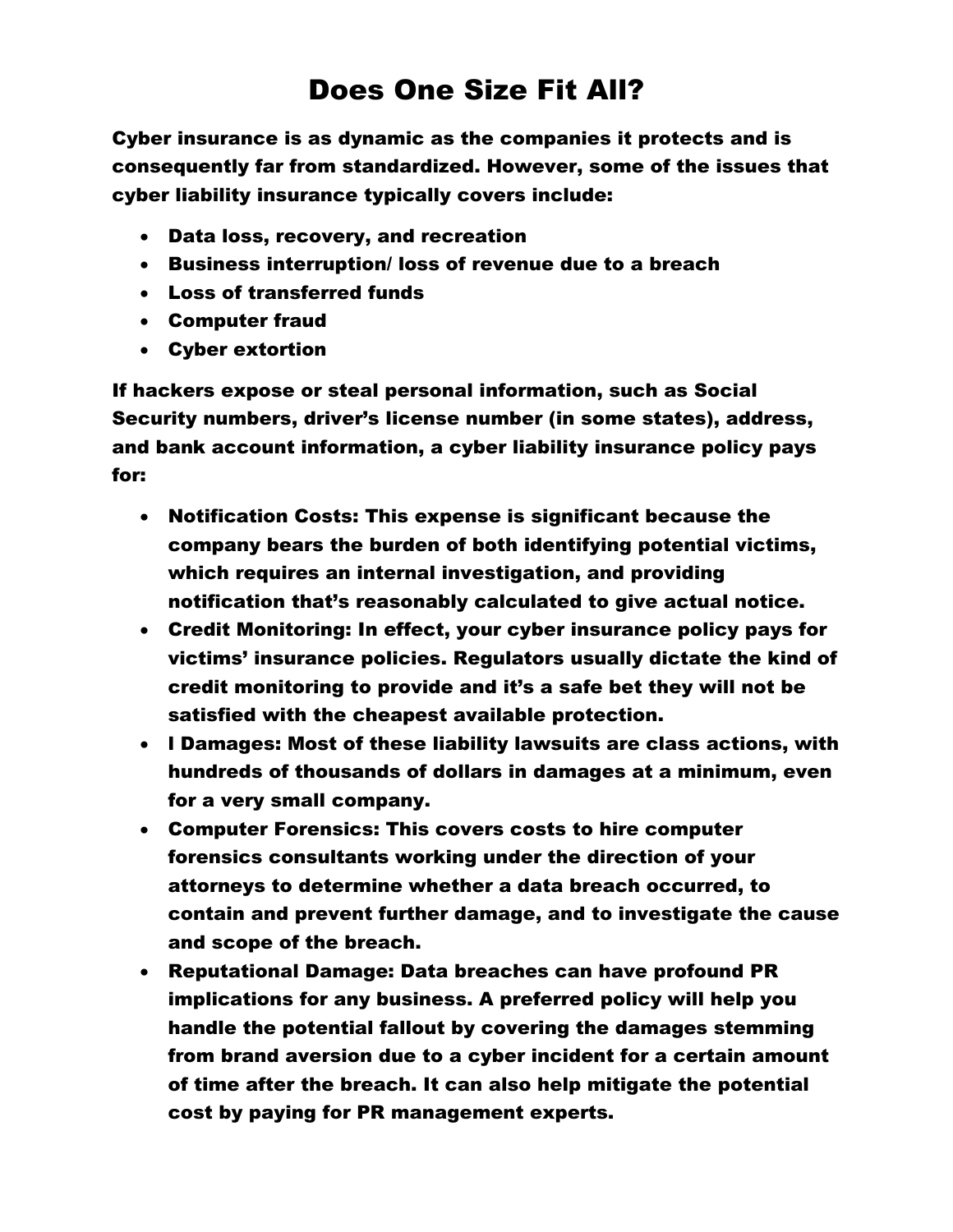#### Small Companies are Not Targets…Right?

Too small to worry? Think again.

Small business owners may believe they're too small to be the target of a cyberattack. This is a dangerous misperception. Hacks into large companies' systems may grab headlines, but according to ISO analysis, 80 percent of data breach victims are small to midsize enterprises, with under \$250 million in revenue. These incidents increased 20 percent in 2017, and the industries most affected were healthcare, professional services, and information, which includes publishing, broadcasting, telecommunications, and other information and media services.

Smaller firms may be targeted because they may be perceived as less likely to have sophisticated or up-to-date protections in place. Under this view, they are likely to be particularly susceptible to ransomware—software that seizes control of a computer system's files, encrypts them, and demands payment from the owner to regain control. Some business owners may believe it makes more sense to risk having to pay blackmail than to spend a lot of money up front on security and insurance coverage.

### What's Not Covered?

Like most coverages, there are certain exclusions that a cyber policy usually will not cover. The policy will not respond if you are sued for any potential vulnerabilities in your systems before a breach occurs. Most notably, cyber insurance policies will typically not reimburse you for future profits lost due to a cyber-attack or data breach. If you fear losses due to theft of your intellectual property, you'll have to look towards a specifically tailored intellectual property insurance policy. Additionally, allegations that the policy holder's patents infringe upon those of a third party will also not be afforded coverage. If an agent of a foreign power causes the breach, the coverage can be denied under the acts of war exclusion. Additionally, the cost to improve your security and technology systems after an attack will not be included in most policies (make sure to read our guides on how to respond to cyber-attacks and how to recover from a cyber-attack).